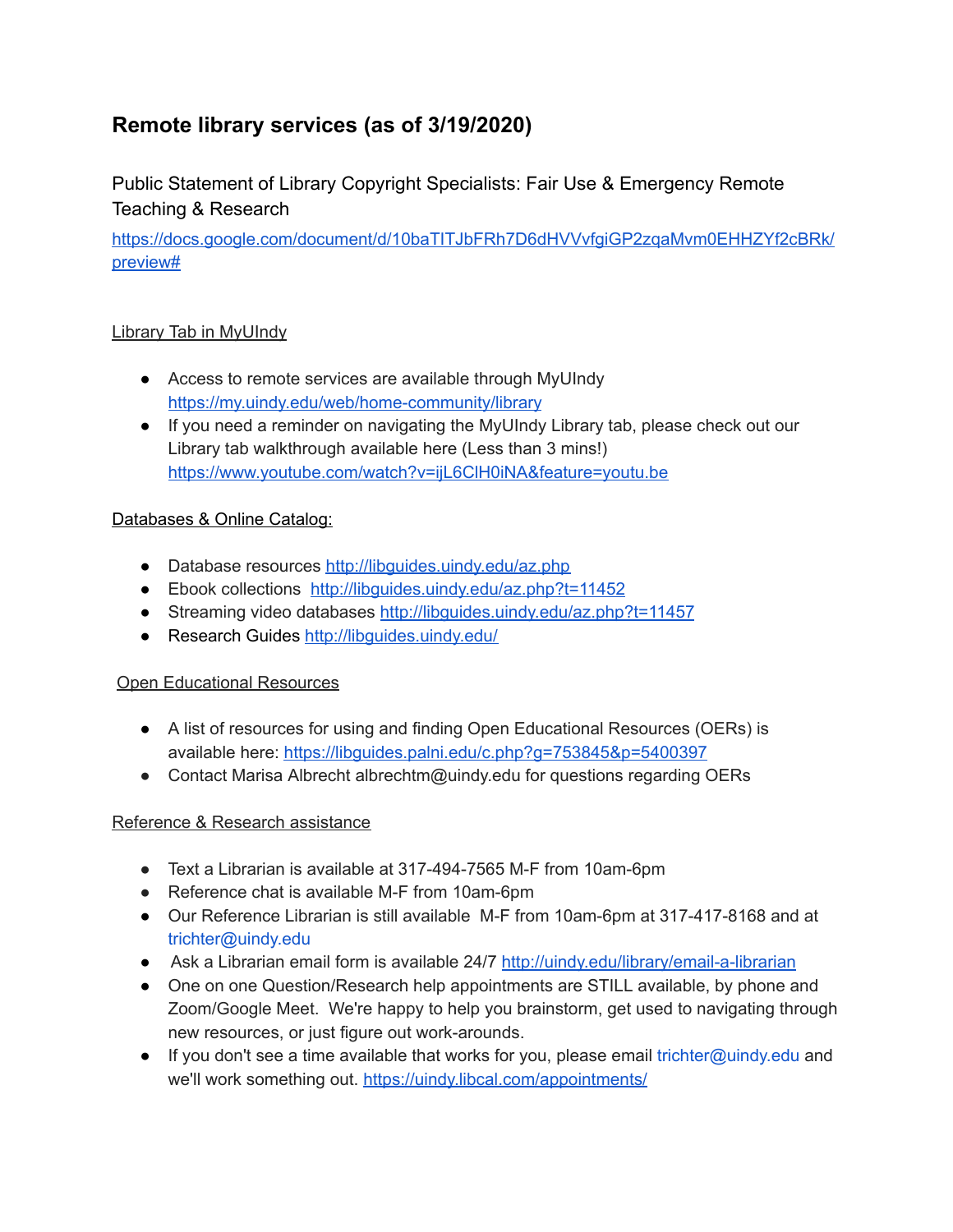#### InfoHound (Information Literacy information)

● As always, our InfoHound tutorials are available a[t](https://my.uindy.edu/web/home-community/infohound) <https://my.uindy.edu/web/home-community/infohound>

#### **Instruction**

● Please contact Tedra Richter to make arrangements for library instruction at trichter@uindy.edu

#### Interlibrary Loan

ILL Request form:

#### <https://uindy.illiad.oclc.org/illiad/logon.html>

ILL Articles:

- We will continue to borrow articles as we have in the past for items that KML does not own.
- If anyone has problems accessing KML database articles, we will fill those as well.

ILL Books:

- As many of our partner libraries are closing, physical lending of books is not available. Individual chapters can be requested and will be provided electronically.
- If you absolutely need access to a physical book, contact Kim Wenning at [kwenning@uindy.edu](mailto:kwenning@uindy.edu) to make arrangements.
- Ebooks from other libraries are not able to be borrowed

#### *ILL is contingent on the other libraries' availability. Fill times may take longer than usual.*

#### Access to KML print collection

- Access to the library collection is restricted
- Copies of books and print journals will be digitized as requested. We will send scanned copies of print journal articles and book chapters regardless of patron status.
- To request these items, fill out an ILL request using the article or book request form and we will treat them like we currently treat distance education students' requests.